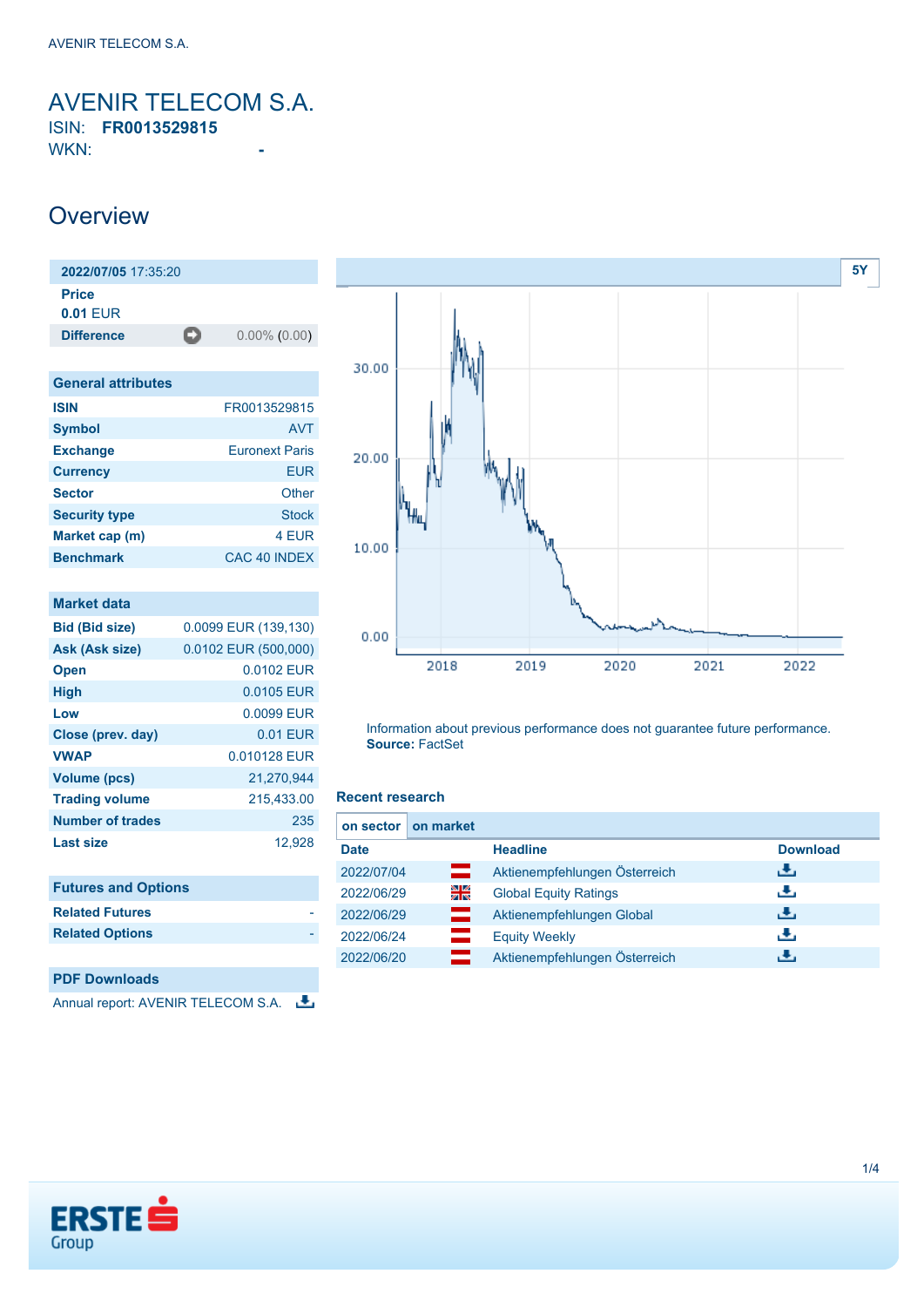# Details

**2022/07/05** 17:35:20

**Price**

**0.01** EUR

**Difference** 0.00% (0.00)

| <b>General attributes</b> |                       |  |  |  |
|---------------------------|-----------------------|--|--|--|
| <b>ISIN</b>               | FR0013529815          |  |  |  |
| <b>Symbol</b>             | <b>AVT</b>            |  |  |  |
| <b>Exchange</b>           | <b>Furonext Paris</b> |  |  |  |
| <b>Currency</b>           | EUR                   |  |  |  |
| <b>Sector</b>             | Other                 |  |  |  |
| <b>Security type</b>      | <b>Stock</b>          |  |  |  |
| Market cap (m)            | 4 EUR                 |  |  |  |
| <b>Benchmark</b>          | CAC 40 INDEX          |  |  |  |

#### **Market data**

| <b>Bid (Bid size)</b>   | 0.0099 EUR (139,130) |
|-------------------------|----------------------|
| Ask (Ask size)          | 0.0102 EUR (500,000) |
| <b>Open</b>             | 0.0102 EUR           |
| <b>High</b>             | 0.0105 EUR           |
| Low                     | 0.0099 EUR           |
| Close (prev. day)       | $0.01$ FUR           |
| <b>VWAP</b>             | 0.010128 FUR         |
| <b>Volume (pcs)</b>     | 21,270,944           |
| <b>Trading volume</b>   | 215,433.00           |
| <b>Number of trades</b> | 235                  |
| Last size               | 12.928               |

| <b>Performance and Risk</b> |           |           |           |  |  |
|-----------------------------|-----------|-----------|-----------|--|--|
|                             | 6M        | 1Y        | 3Υ        |  |  |
| <b>Perf</b> (%)             | $-68.45%$ | $-91.32%$ | $-99.75%$ |  |  |
| Perf (abs.)                 | $-0.02$   | $-0.11$   | $-3.99$   |  |  |
| <b>Beta</b>                 | 1.31      | 1.18      | 0.92      |  |  |
| <b>Volatility</b>           | 127.43    | 108.91    | 112.06    |  |  |



Information about previous performance does not guarantee future performance. **Source:** FactSet

| <b>Price data</b>                           |                       |
|---------------------------------------------|-----------------------|
| Ø price 5 days   Ø volume 5 days (pcs.)     | 0.01 EUR (46,560,135) |
| Ø price 30 days   Ø volume 30 days (pcs.)   | 0.01 EUR (67,011,562) |
| Ø price 100 days   Ø volume 100 days (pcs.) | 0.01 EUR (47,260,943) |
| Ø price 250 days   Ø volume 250 days (pcs.) | 0.05 EUR (21,788,350) |
| <b>YTD High   date</b>                      | 0.04 EUR (2022/01/03) |
| <b>YTD Low   date</b>                       | 0.01 EUR (2022/04/01) |
| 52 Weeks High   date                        | 0.14 EUR (2021/09/07) |
| 52 Weeks Low   date                         | 0.01 EUR (2022/04/01) |

#### **All listings for AVENIR TELECOM S.A.**

| Exchange 日                      | <b>Date</b>    | <b>Time Price</b> |                       | <b>Trading volume</b><br>(mio.) | <b>Number of</b><br>trades |
|---------------------------------|----------------|-------------------|-----------------------|---------------------------------|----------------------------|
| <b>Stuttgart</b>                | 2022/07/<br>05 |                   | 15:44 0.0078 EUR 0.00 |                                 | 11                         |
| <b>Munich</b>                   | 2022/07/<br>05 |                   | 08:03 0.018 EUR       | 0.00                            | 1                          |
| <b>London Stock</b><br>Exchange | 2018/10/<br>15 |                   | 10:37 17.16 EUR       | 0.00                            | 1                          |
| Frankfurt                       | 2022/07/<br>05 |                   | 08:20 0.005 EUR       | 0.00                            |                            |
| <b>Euronext Paris</b>           | 2022/07/       |                   | 17:35 0.01 EUR        | 0.22                            | 235                        |

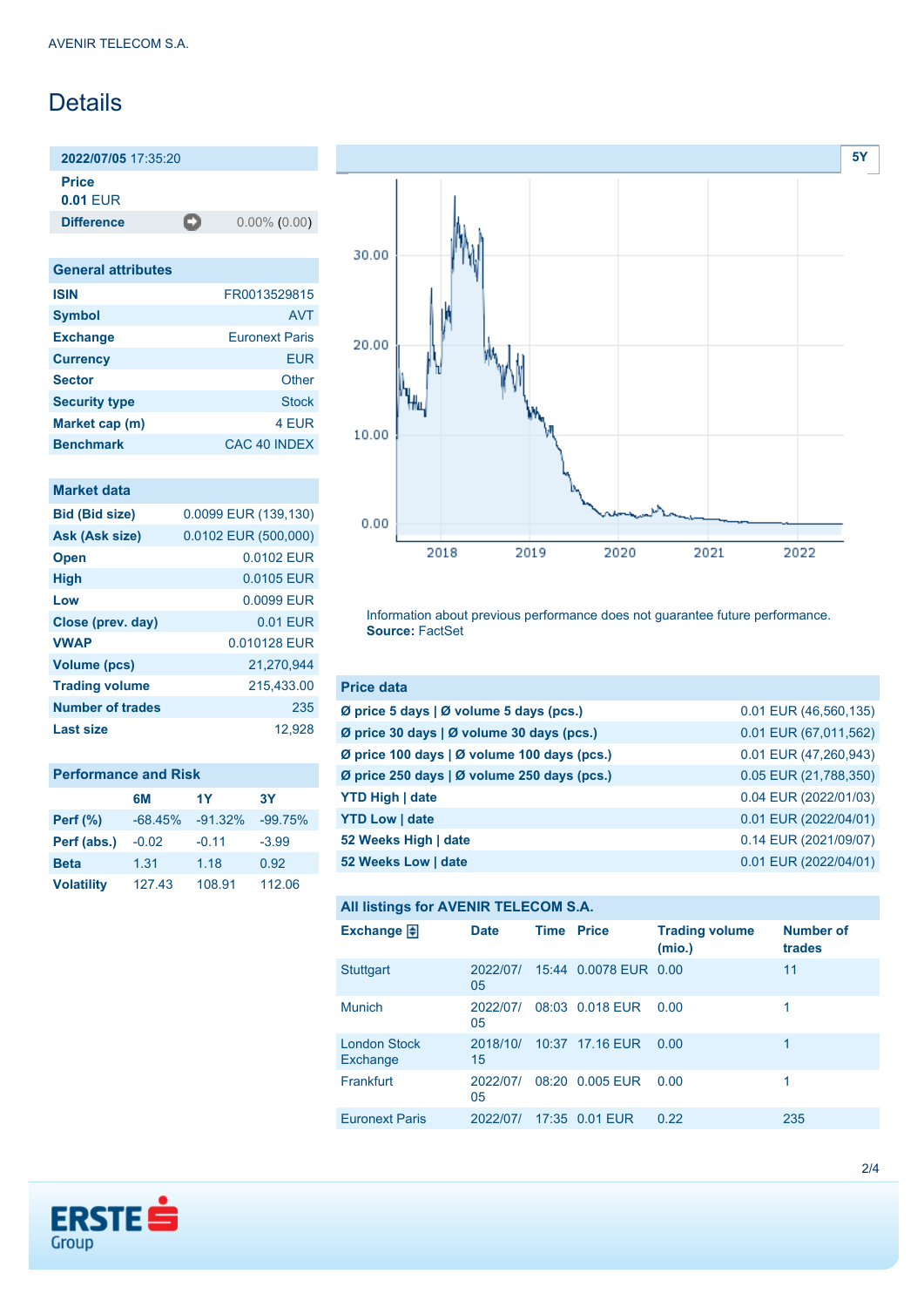|        | 05             |                              |  |
|--------|----------------|------------------------------|--|
| Berlin | 0 <sub>5</sub> | 2022/07/ 08:33 0.01 EUR 0.00 |  |